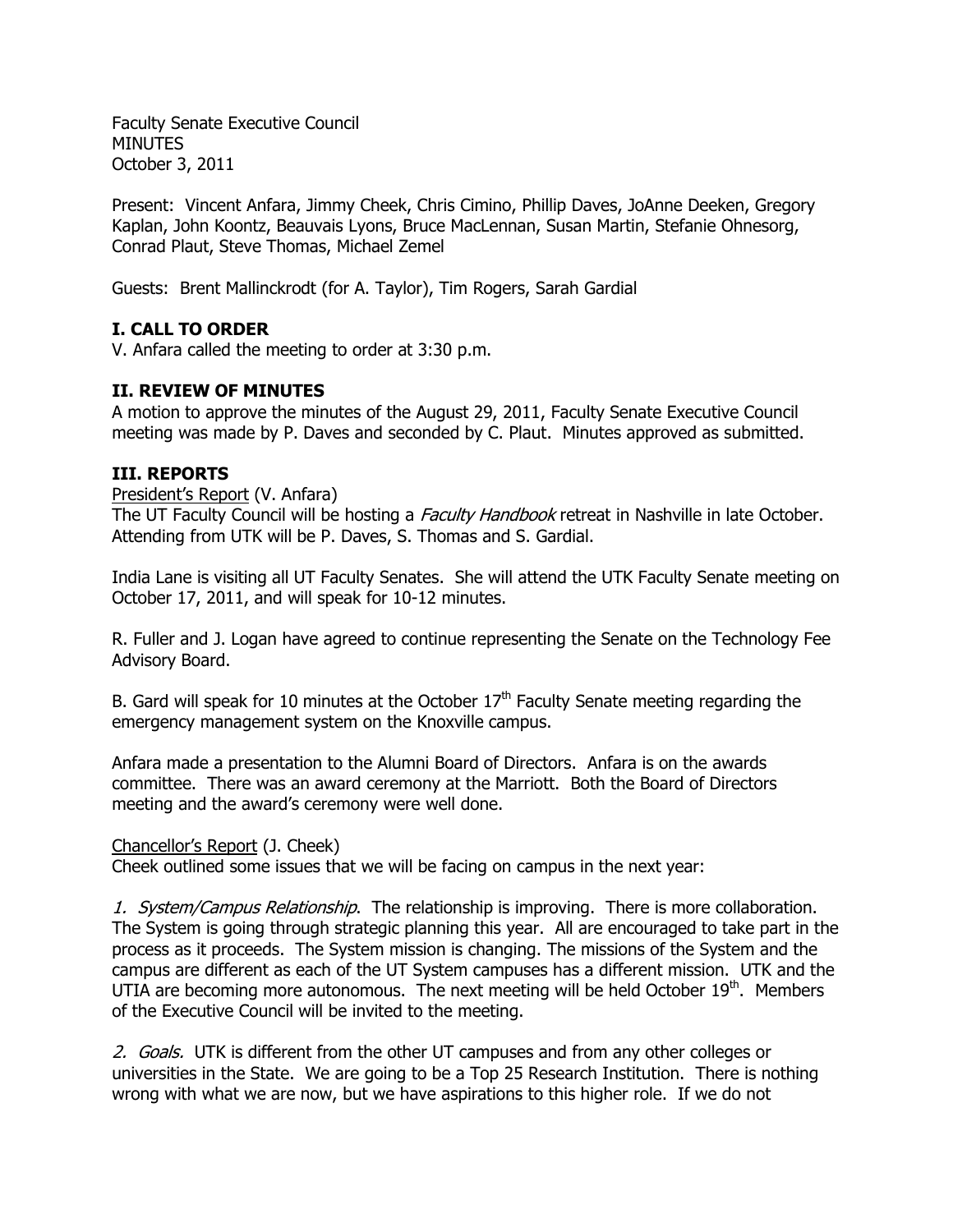continue to improve, we will lose the best and brightest students from the State. This will have an effect on the future economic development of the State. President DiPietro understands that UTK has different goals and objectives from other campuses and needs to be different. UTK needs to be in control of its own destiny and have its own goals and objectives. The priorities of the system and the Board, the Governor and Legislators are to improve the entire System. Chancellors and Deans now sign diplomas, not the President. This is a powerful symbol of the separation of the campuses and institutions from the system.

3. Board Meeting. The Board meeting in June was productive. At that meeting, the Board authorized 5% raises for UTK, but not system-wide. The Chancellor's top priority for this year is raises. The Chancellors and the President understand our priorities are different. There will be different tuition rates among campuses.

When President DiPietro was here, he was shown the worst and the best, including residence halls and laboratories. The President understands the two major issues for the UTK campus are compensation and facilities. The facility fee of \$100 per semester is a significant step towards raising money for facilities. The Chancellor thinks the Governor is beginning to understand the UTK issues and may be drafting legislation regarding funding options for the campus.

4. Miscellaneous. The Board approved the UTK strategic plan at their June meeting. The transfer of Athletics to the Chancellor went into effect on July 1, 2010. Cheek feels UTK has hired a great new Athletics Director. He has had many years of experience, including three recent years at Alabama as COO. Cheek was delighted when Dave Hart accepted the offer from UTK.

There are two issues of concern to the Chancellor: (a) determining what we need for tuition and getting approval for it, and (b) facilities need substantial improvement.

We have \$5.7 million this year to reinvest. The Provost is working with the Deans on allocating this money. Most of it will go to the colleges. The money is from tuition. This is the most money UTK has had in years.

B. Lyons, as Chair of the Senate System Relations Committee, asked Cheek to identify any "grey areas" in Campus/System relations. Cheek said he had no specific issues. Lyons followed up with a question on IT. How would Cheek articulate the differences? Cheek responded that there are two searches in progress: one for UT System Chief Information Officer and the other for UTK CIO.

Lyons asked if the \$5.7 million was for this FY? If so, it would be a great opportunity for a onetime investment in facilities and a laboratory building. Cheek responded that in the past, this non-recurring money went to the colleges and was used for graduate fellowships and to support graduate students presenting papers at conferences. Provost Martin will be meeting with the Colleges in November and December. Some portion will be spent on recurring costs such as lab assistants.

J. Koontz asked how much of the \$5.7 million would be spent in support of VolVision. Cheek and S. Martin both replied that ALL of it would. Cheek reiterated that the graduation rate issue needs to be solved. Koontz stated that each college would have to decide how to spend the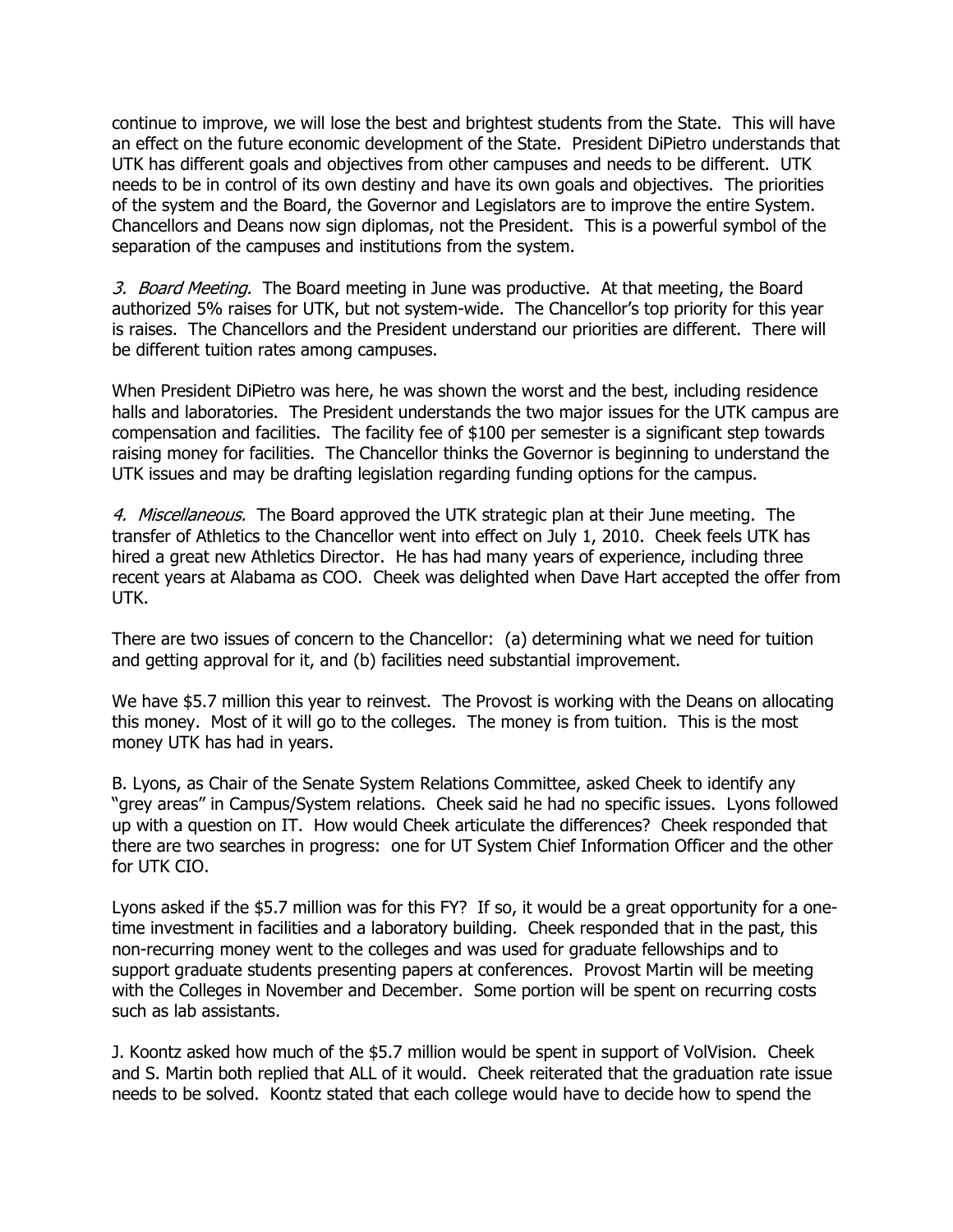money not for stipends. Cheek said that he wanted to focus on getting the best Ph.D. and terminal degree students in the country. Plans for providing money to cover expenses for these students to travel and present are being developed quickly as an inducement to attend UTK.

Anfara mentioned that L. Gross was representing the Senate on the UTK CIO search committee.

## Provost's Report (S. Martin)

1. Lecturers. S. Martin said she and S. Gardial were working on implementing the promotion process for adjunct faculty. The process will be implemented this spring, after promotion and tenure decisions for regular faculty. This process is still in a draft phase: a "trial balloon." The University wants to be able to identify outstanding lecturers and reward them through promotion. There is money to allow a 10% increase in pay for adjunct professors who are appointed; 25% of lecturers have been lecturers for more than 5 years. The procedure/process will be sent to the colleges quickly.

2. SAIS online. There is considerable concern from the online only SAIS program. The College of Arts and Sciences is very concerned. Response rates are the major issue. The Provost is establishing a Task Force to work on the issues. They are trying to identify and send to faculty ideas on how to get students to use the system. Students have to understand that response is NOT optional. They must complete the assessment. One possible solution is to force the students to perform the assessment during a class period, in a manner that mirrors the former paper assessment. The students appear eager to work on the issues, but they do not like the form itself. It is important to have a "green" process and have students use it. The Provost's office is developing a mobile app for the process and hopes to address some of the student issues with it. Anfara stated the Teaching and Learning Council wants to be involved in the process and work towards revisions of the current form. The Undergraduate Council is also discussing the SAIS issue.

# **IV.OLD BUSINESS**

There was no old business.

# **V. NEW BUSINESS**

Faculty Senate meeting dates for 2012/2013. S. Thomas discussed the issues contained on the handouts for this meeting. October is the most problematic month. After minor discussion, Daves moved and Koontz seconded a motion to accept Option A for the next Academic year, 2012-2013. The motion passed unanimously. Anfara asked Thomas to try to identify a date for the Faculty Senate Retreat that does not conflict with the DDDH retreat. Lyons also suggested that planners look at the home football game schedule when planning the retreat since more Board of Trustee members would possibly be available to attend the retreat.

Faculty Affairs Committee. The Committee placed two resolutions to change the Faculty Handbook before the Executive Council. The first changes the signatures on appointment letters for lecturers. The letters will now be signed by the Department Head, not the Provost. This codifies current practice. The motion passed unanimously.

The second was to modify the section on letters from external evaluators on candidates for promotion and tenure. The *Manual for Faculty Evaluation* currently specifies that there be a paper copy of the letter. The Committee suggested a wording change. After discussion,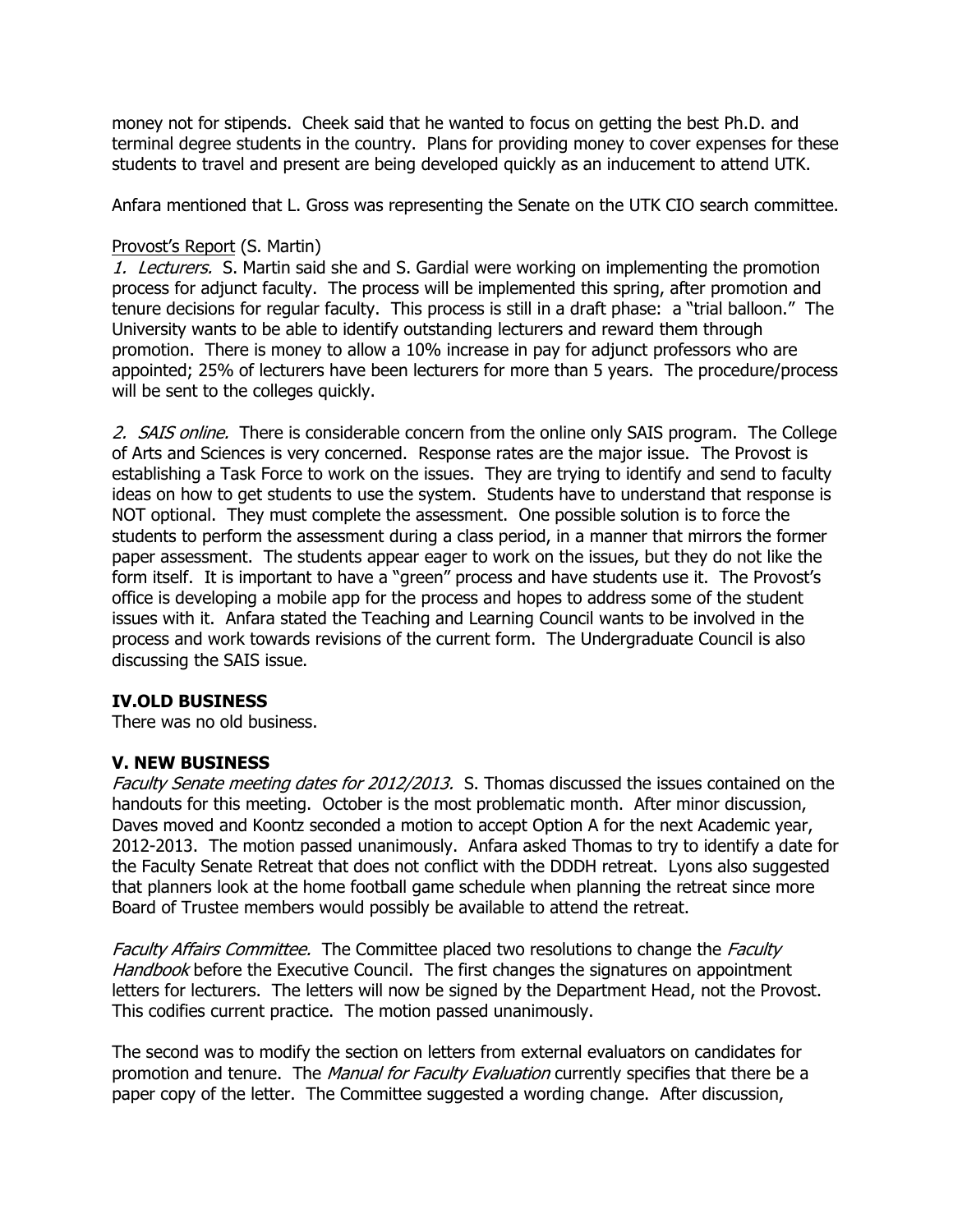alternate wording was suggested by Daves. The new wording was accepted unanimously by the Senate. The section as passed by the Executive Committee is as follows:

(Additions are in bold and deletions in strikethrough)" Letters from external evaluators must be submitted by regular mail on institutional letterhead and carry the evaluator's signature. **These letters, or their images, may be submitted via regular mail, email, or facsimile.** Letters submitted via e-mail or facsimile are acceptable in cases of critical timing, but they should be followed by a mailed original. If a mailed letter is received after an e-mail or facsimile, then both versions should be retained the candidate's dossier.

UTFC UTK Representative. Thomas reported that the election of the UTK representative to the UT Faculty Council was a tie. Sharonne Winton will be sending another ballot to all Senators. Ballots must be returned by Tuesday, October  $11^{th}$ , counted on Wednesday, October  $12^{th}$ , and announced at the October  $17<sup>th</sup>$  Senate meeting.

UTK Alcohol Policy. Anfara received a copy of the new policy from concerned faculty in one of the colleges. He did not realize this was a revised, not a new, policy. He thanked C. Cimino and T. Rogers for coming to the meeting to discuss the policy. C. Cimino said that in the past UTK had a list of buildings where alcohol was allowed, but had codified it into a policy last year. This spring, they realized the policy needed clarification, especially regarding spaces such as the skyboxes. But that was the only change they made to the policy. The policy itself has not been on the website, only the list of places where alcohol was allowed. The revised policy was sent to all business managers this summer. The real question was not the venues, but the students. In the past, no alcohol was allowed when students (graduate or undergraduate) were present. The policy does not differentiate between graduate and undergraduate students. They are now being asked how the policy should cover students over the age of 21. Because of the questions, the policy is now under review by the Chancellor's Cabinet. They are looking for alcohol policies from different colleges and universities. They have found a variety of rules. Some policies do not allow any alcohol where there are students; others will. Others allow alcohol for those over the age of 21. In developing the policy, the campus needs to be aware of what is in *Hill Topics*. Lyons asked why alcohol can be allowed in McClung and not in the Ewing Gallery. He also asked about Bridgeview. Cimino explained that the restaurant was not UTK property. The property is leased by Aramark. Off-campus alcohol policies would apply at Bridgeview. Lyons stated he was not opposed to a dry campus and he applauds the effort to create a policy.

Daves stated the policy should allow students over the age of 21 to drink off campus. G. Kaplan asked about study abroad programs: would students studying abroad as part of UT programs be bound by an alcohol policy that is totally at odds with the local culture? This is a big issue since students would have to disassociate themselves from many events if they could not attend events where alcohol was present. Anfara considers the phrase "in attendance" a problem. The policy needs a clear definition of that phrase. He raised the same issue with the phrase "university sponsored event." Is it used to mean any event where UTK money is spent in any manner to support an event?

Cimino thanked the Council for their recommendations. He will bring them up when recommending changes to the policy and ensure the issues are clarified.